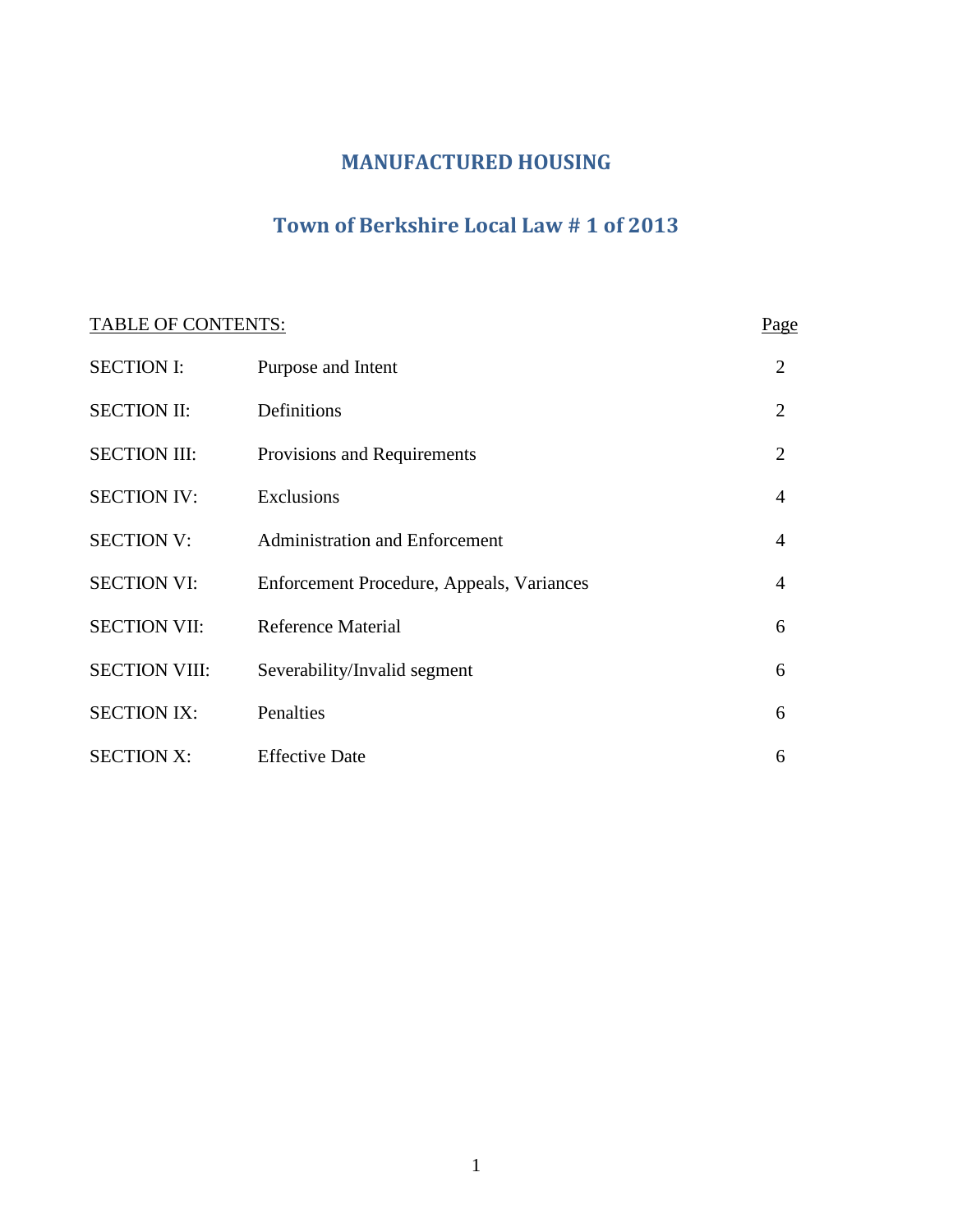#### SECTION I: Purpose and Intent

The purpose of this Local Law is to promote the health, safety and general welfare of the community, including the protection and preservation of the character of the Town of Berkshire by establishing specific requirements and regulations governing the installation, occupancy, and removal of manufactured homes (previously referred to as mobile homes). This Local Law is subject to all related New York State laws and regulations.

#### SECTION II: Definitions

- "Certified Installer" Individual that is certified per the New York State Executive Law that was enacted to implement the provision of the Federal Manufactured Housing Improvement Act of 2000. The certification is to ensure that manufactured homes are installed and serviced in a professional manner to ensuring the safety and welfare of the user.
- "Factory Manufactured Home" (Previously referred to as "modular housing.") A housing unit, constructed off site, prefabricated in sections consisting of more than one segment, transported to the building site then fastened together and placed and anchored on a perimeter foundation to become a fixed part of the real estate.
- "Manufactured Home" A manufactured home is a structure which is designed to be transported on its own wheels or those of another vehicle, which is used, designed to be used and capable of being used as a detached residence and which is intended to be occupied as permanent living quarter containing plumbing and electrical connections for attachment to outside systems. This definition of a manufactured home includes single or double wide and all additions which are added hereto or additions made subsequent to installation.
- "Motor Home or Travel Trailer" A leisure home that is on wheels and is either under its own power or towed behind another vehicle. Use of these vehicles is not intended to be permanent living quarters and is typically for recreational purposes.

SECTION III: Provisions and Requirements

- A. No person, being the owner or occupant of any land within the Town of Berkshire, shall use or allow the use of such land for the installation of a manufactured home unless the following conditions are met:
	- 1. A building permit is required prior to any work being performed, including site preparation, toward replacement or installation of a manufactured home.
	- 2. Along with the building permit application, two (2) sets of plans must be submitted that outline the lot preparation and how the home will be situated.
	- 3. Site preparation must meet the standards set by the Town of Berkshire Building Permit Ordinance including, but not limited to, excavation, driveways, address number, potable water, septic, lot size, fuel storage and set-backs.
	- 4. Homes--including manufactured/factory manufactured home stand, foundation, and lot- must comply to all construction and safety standards as set forth by the New York State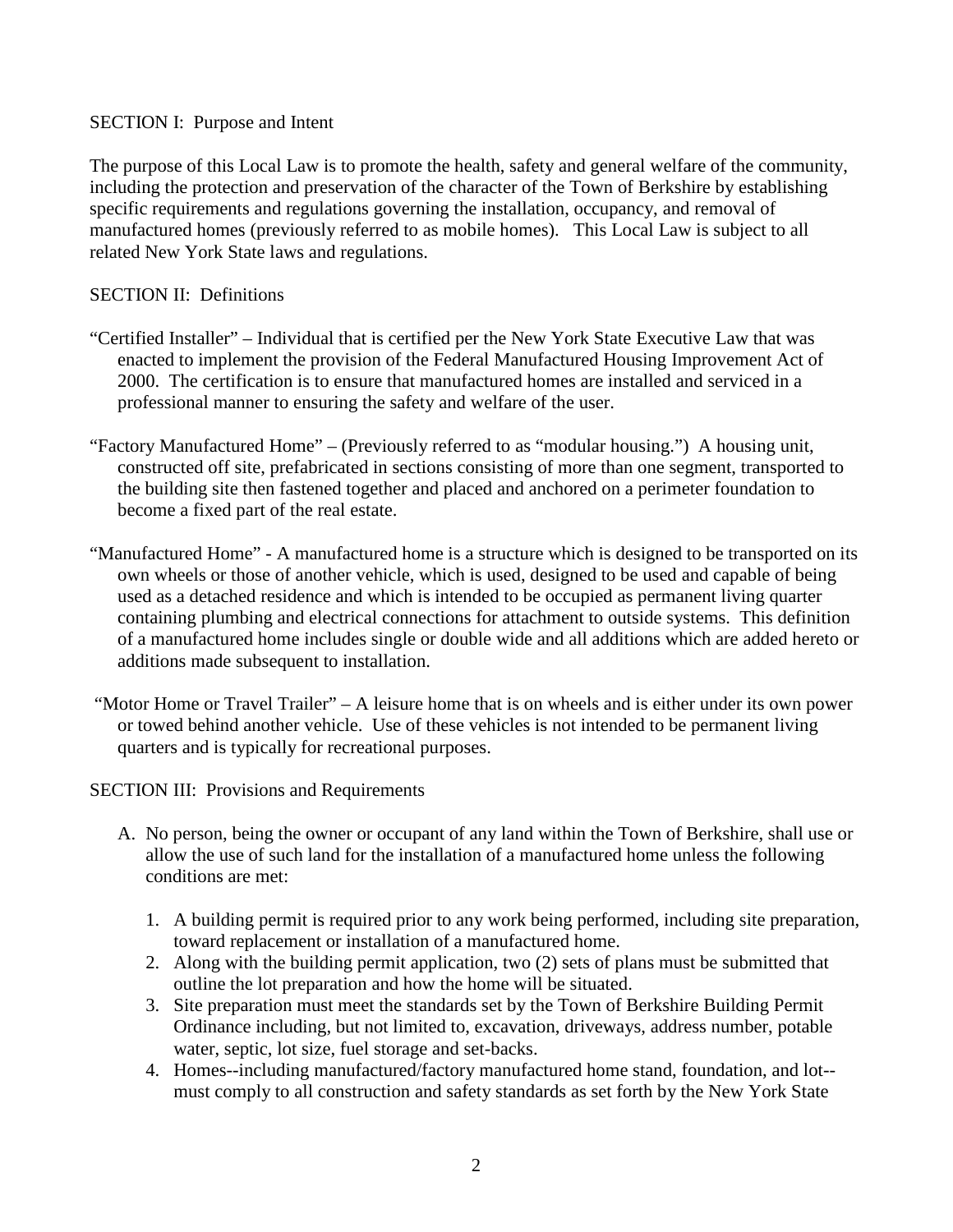Uniform Fire Prevention and Building Code and must be installed or removed by a New York State Certified Installer.

- 5. If in a flood plain, lot and buildings usage must conform to Flood Damage Prevention Local Law.
- 6. A certificate of occupancy or compliance must be obtained prior to living in/occupying the home.
- B. Other requirements
	- 1. The gross floor area of the manufactured home, not including garage or accessory building, shall not be less than 900 square feet.
	- 2. For installations that do not have perimeter foundations from ground to home, skirting that encloses the underside of the manufactured or factory manufactured home must be securely fastened to the home which extends from the home to the ground level around the entire perimeter of the home within 30 days of installation. The skirting shall be constructed of sturdy wood, plastic, masonry, or metal material capable of withstanding extreme weather conditions over extended periods of time.
	- 3. Homes shall have an entry or landing that provides a safe entrance or exit that is a minimum width of door served and at least 36" in direction of travel with a solid foundation, steps and railings.
	- 4. Any accessory buildings and garages require a separate building permit if square footage is greater than 144'.
	- 5. A manufactured home may not be used as a storage shed, garage, or shelter for any animal or any purpose except for human living quarters.
	- 6. Only one manufactured home shall be allowed on a manufactured home site or single lot.
	- 7. A travel trailer or motor home when used for temporary living quarters must apply for a variance.
	- 8. No manufactured home or travel trailer shall be parked or allowed to remain upon any street, highway, or other public place, except for emergency stopping or parking when caused by mechanical failure, in which case shall be permitted upon the shoulder or other public place for a period of not more than 72 hours, subject, however, to any prohibition imposed by other regulations or laws.
	- 9. Homes must be equipped with appropriate smoke and carbon monoxide detectors.
	- 10. Once a manufactured home is no longer occupied, it will be considered abandoned and must be removed from the site within 90 days. Removal may involve demolition. Demolition requires a building permit be issued by the Town Clerk. The manufactured home may also be transported off the site. A fine will be issued by the Code Enforcement Officer (CEO) for non-compliance with this Local Law unless a variance has been applied for and approved. This section does not apply to residents who live in their manufactured homes three or more months per year who may leave for a season and return later in the year.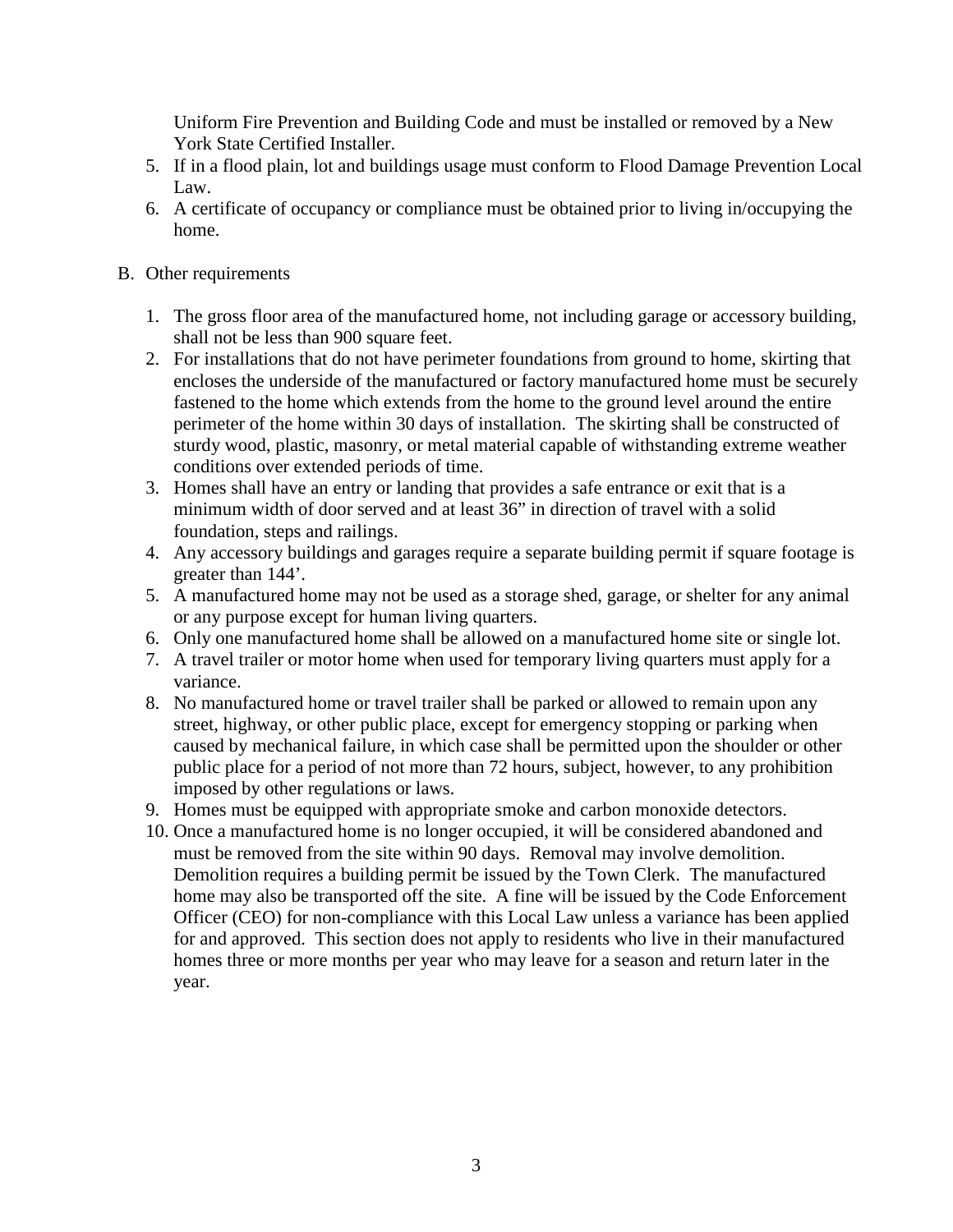#### SECTION IV: EXCLUSIONS

Exclusions to the provisions outlined in this Local Law include:

- The business of manufactured home sales, except when the units are used as living quarters.
- A manufactured home located on a construction project, survey project, or other similar project if it is used solely as a field or work tool house in connection with such project, provided that such manufactured home is removed from such site within 30 days after the completion of such project.

#### SECTION V: ADMINISTRATION AND ENFORCEMENT

- A. The Town Board hereby appoints the Code Enforcement Officer (CEO) to enforce this local law pursuant to Berkshire Local Law #1 of 2008 - Administration and Enforcement of New York State Uniform Fire Prevention and Building Code. The CEO's duties shall include the inspection of Manufactured Homes and sites as well as investigations of complaints filed with respect to violations of this local law.
- B. Administration/Application Process:
	- 1. A Building Permit application shall be prepared on a form supplied by the Town Clerk and shall include all required data filed in four (4) copies with the Town Clerk. The Town Clerk shall transmit three (3) copies of the application and the attachments to the CEO.
	- 2. The CEO shall review the application for compliance with the minimum requirements of this Local Law. Incomplete applications shall be returned to the applicant indicating that additional information or material is required. If the application is deemed to be complete, the CEO shall review the design of the manufactured home installation and shall issue or reject the permit within ten (10) business days. If approved, the Building Permit is effective from the day of issuance to and including one year from the date of issue.
	- 3. The Permit shall not be transferable or assignable.
	- 4. Fees for permits are available in the Town Fee Schedule from the Town Clerk and are established by the Town Board.

#### SECTION VI: ENFORCEMENT PROCEDURES, APPEALS, VARIANCES

- A. In case of any violation or threatened violation of any of the provisions of this local law, in addition to other remedies herein provided, the Town may institute any appropriate action or proceedings to prevent such unlawful installation, occupancy, or removal of a manufactured or factory manufactured home.
- B. The CEO will attempt to gain voluntary compliance with this local law if there is a violation noted or reported. The CEO is hereby granted administrative authority and responsibility to terminate any violation of this local law by posting a Stop Work Order on the premises wherein the violation has occurred. The Stop Work Order shall serve notice to the owner, installer,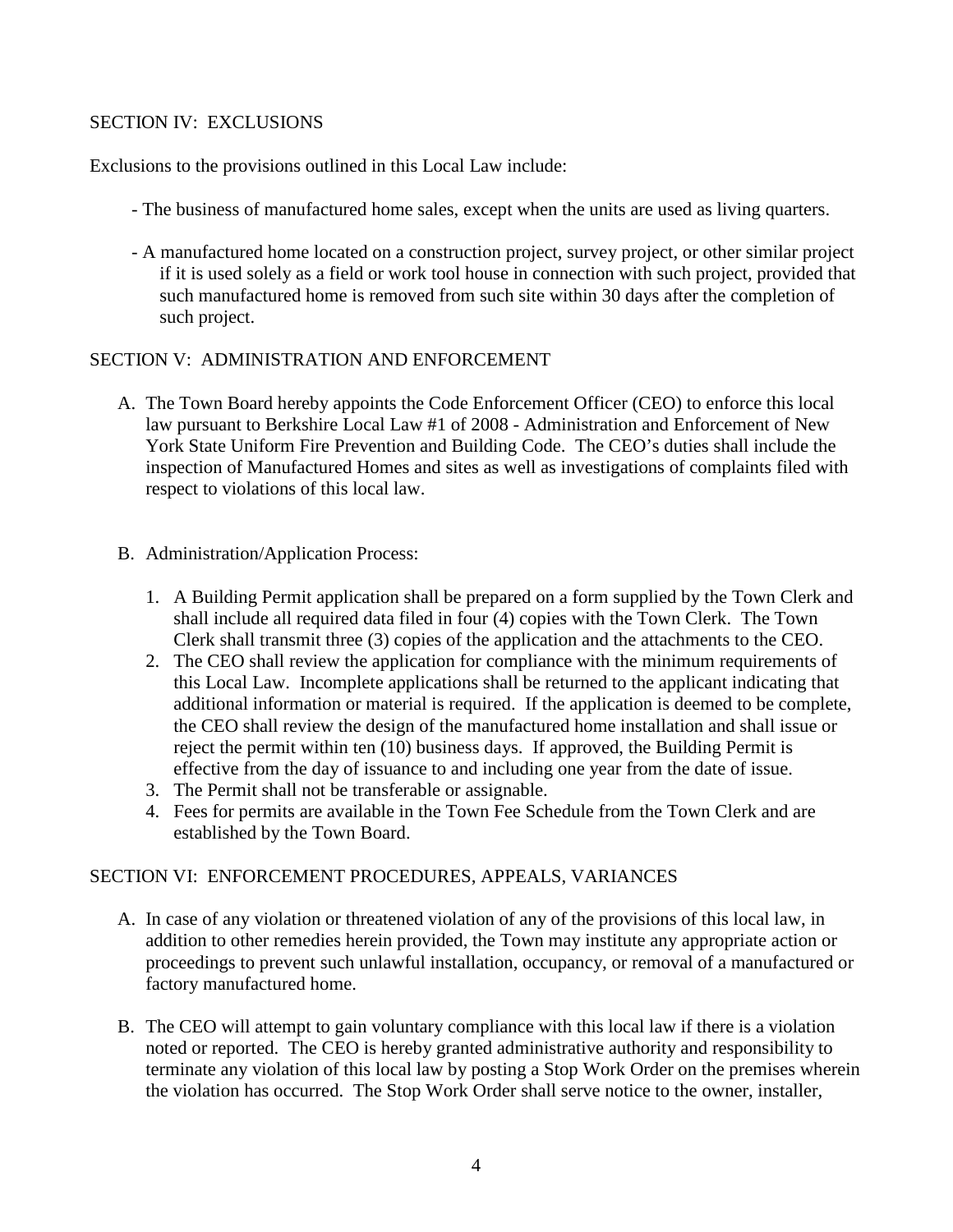builder, developer, agent and/or any other individual or business on the premises that all such action specified on the Stop Work Order must be terminated immediately. If all provisions of this local law together with other conditions specified by the CEO are met, the Town Board or CEO may authorize the termination of the Stop Work Order.

- C. Within 30 days of issuance of the Stop Work Order, the operator has the following three options available:
	- 1. Remediation: Remediation must include a written notification to the CEO of planned actions or actions taken to bring the situation into compliance with this local law.
	- 2. Appeal: Appeal/protest allows the operator to contend that the cited condition does not violate requirements of Section III. The CEO will investigate the situation and inform the property owner in writing that the appeal has been upheld and the case dropped or the appeal has been rejected, in which case another 10 days is provided to remediate the violation.
	- 3. Request Variance: Variances are exception requests to the strict interpretation of this local law that the violator must submit to the Town Board and the CEO. An explanation of why a variance should be granted must be clearly documented and demonstrate reasonable cause for the request. The Town Board will review the request for reasonableness and either schedule a public hearing or deny the variance within 62 days. The requester will be notified of the date and time of that hearing or that the variance was denied. A ruling will be made on the request within 31 days of the public hearing. The time within which the Town Board must render its decision may be extended by mutual consent of the violator and the Town Board. If the variance is not granted, the CEO will notify the requestor that he/she is still in violation but will be granted an additional 10 days to remediate the situation. If granted, the meeting minutes shall record the reason as:
		- a. granting the variance would be keeping with the intent and spirit of this Local Law and is in the best interest of the community; or
		- b. there are special circumstances involved in the particular case; or
		- c. denying the variance would result in undue hardship to the applicant, provided that such hardship has not been self-imposed.
- D. No written response or remedial action by the violator within 30 days of issuance of the Stop Work Order, or within 10 days after an appeal or variance is denied, is deemed to be an admission that they are in violation of this local law, and the CEO will present the violator with an appearance ticket pursuant to Criminal Procedure Law section 150.20 to appear in Town Court.
- E. Upon conviction and failure to remedy a violation of this local law within the time period imposed by the court, the Town Board may hire or contract the remediation at the expense of the property owner. Should the property owner fail to pay the costs, the cost will be added to the Town of Berkshire tax on that property in the following year.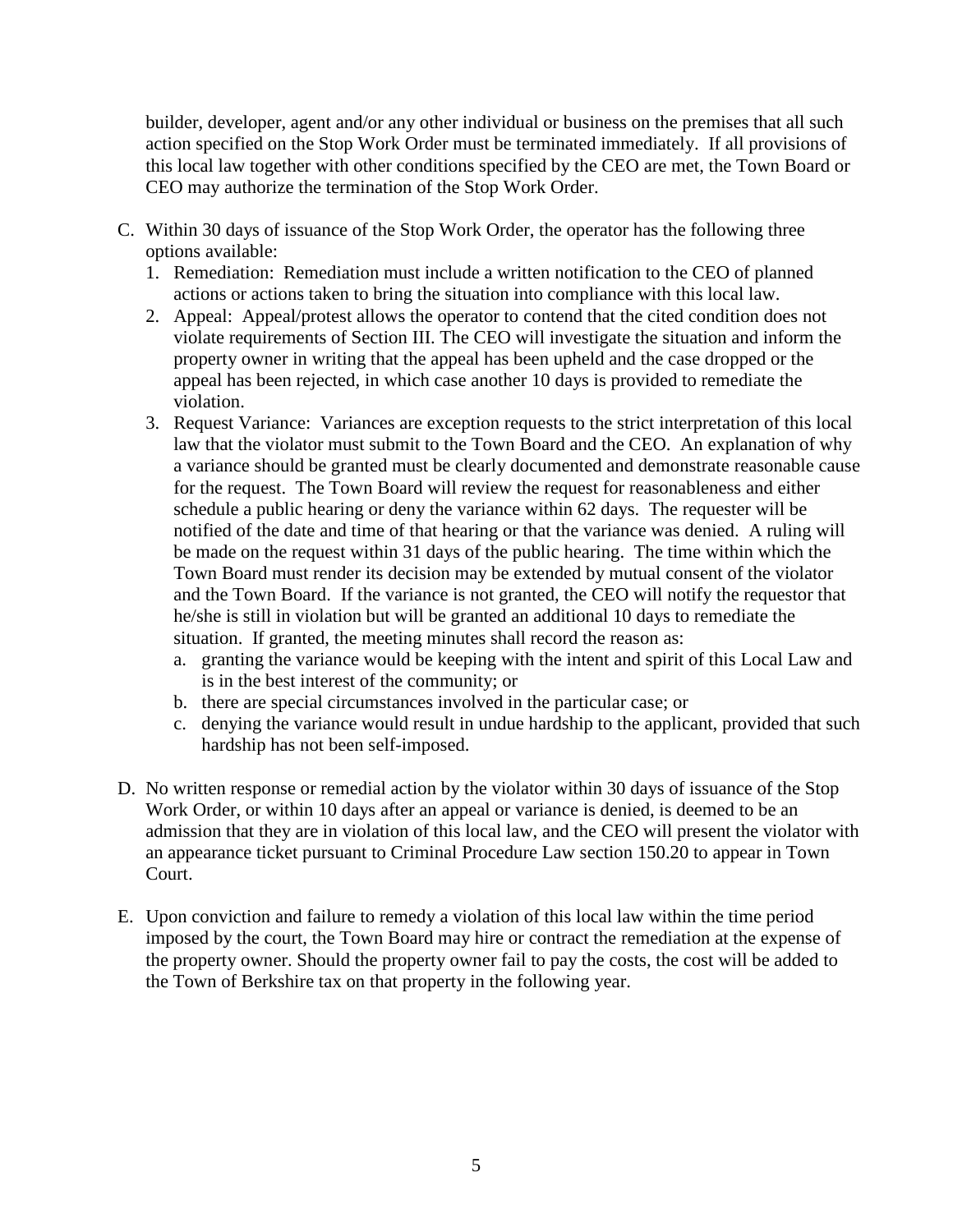#### SECTION VII: REFERENCE MATERIAL

This local law repeals any reference to Mobile Homes contained in Local Law #6 of the year 2001 as well as any prior inconsistent local law, ordinance or regulation.

Refer to New York State Uniform Code, New York State Municipal Regulation of Manufactured Homes, and New York State Title 19 (NYCRR) Part 1210 Manufactured Home Regulations.

#### SECTION VIII: SEVERABILTY/INVALID SEGMENT

Should any section or provision of this Local Law contained herein or as amended hereafter be declared by a court of competent jurisdiction to be invalid, such decision shall not affect the validity of the Local Law as a whole or any part thereof other than the part so declared to be invalid.

#### SECTION IX: PENALTIES

- A. Any person, firm or corporation which violates, disobeys, neglects or refuses to comply with, or which resists the enforcement of any of the provisions of this local law shall be guilty of an offense, and upon conviction thereof, shall be subject to a fine of not more than \$250, up to 15 days' imprisonment, or both.
- B. Each week a violation is continued shall be deemed a separate offense.
- C. The penalties provided herein shall be cumulative and shall be in addition to any other penalties provided by law.

#### SECTION X: EFFECTIVE DATE

This local law shall take effect upon acknowledgement by the Secretary of State of the State of New York that said Local Law has been correctly filed with said office. Upon receipt, that letter shall be attached as an appendix to this local law.